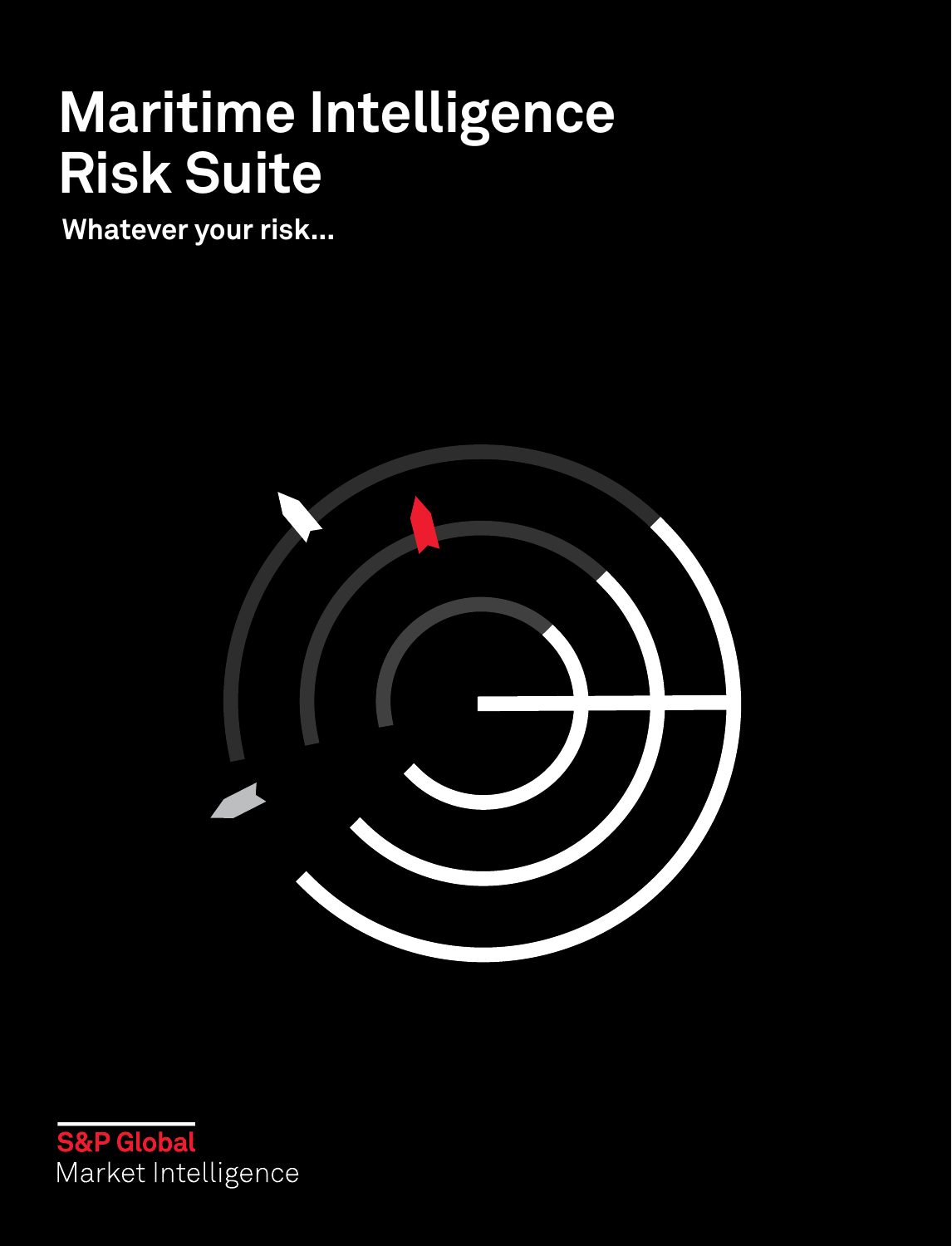# **Identifying and evaluating maritime risk is a challenging business for marine insurers, finance, ship owners, operators and security agencies.**

In today's ever changing global landscape understanding risk implications of international events, factors affecting operations and supply chains and spotting growth opportunities is vital to business success.

Minimising exposure to risk and maximising your operational efficiency requires reliable and accurate in-depth knowledge and insight.

Whether your risk relates to operations, monitoring and surveillance, piracy, war or other risks that could potentially impact your business, Market Intelligence Maritime Intelligence Risk Suite provides the insight you need to give your business a competitive advantage.

## **Alerting & Monitoring**

- Watch & monitor ships of interest
- Be alerted on changes to a ships itinerary
- Notification Timeline Quickly view all your notifications
- Events Alerts Service
- Bespoke zones to monitor ships of interest entering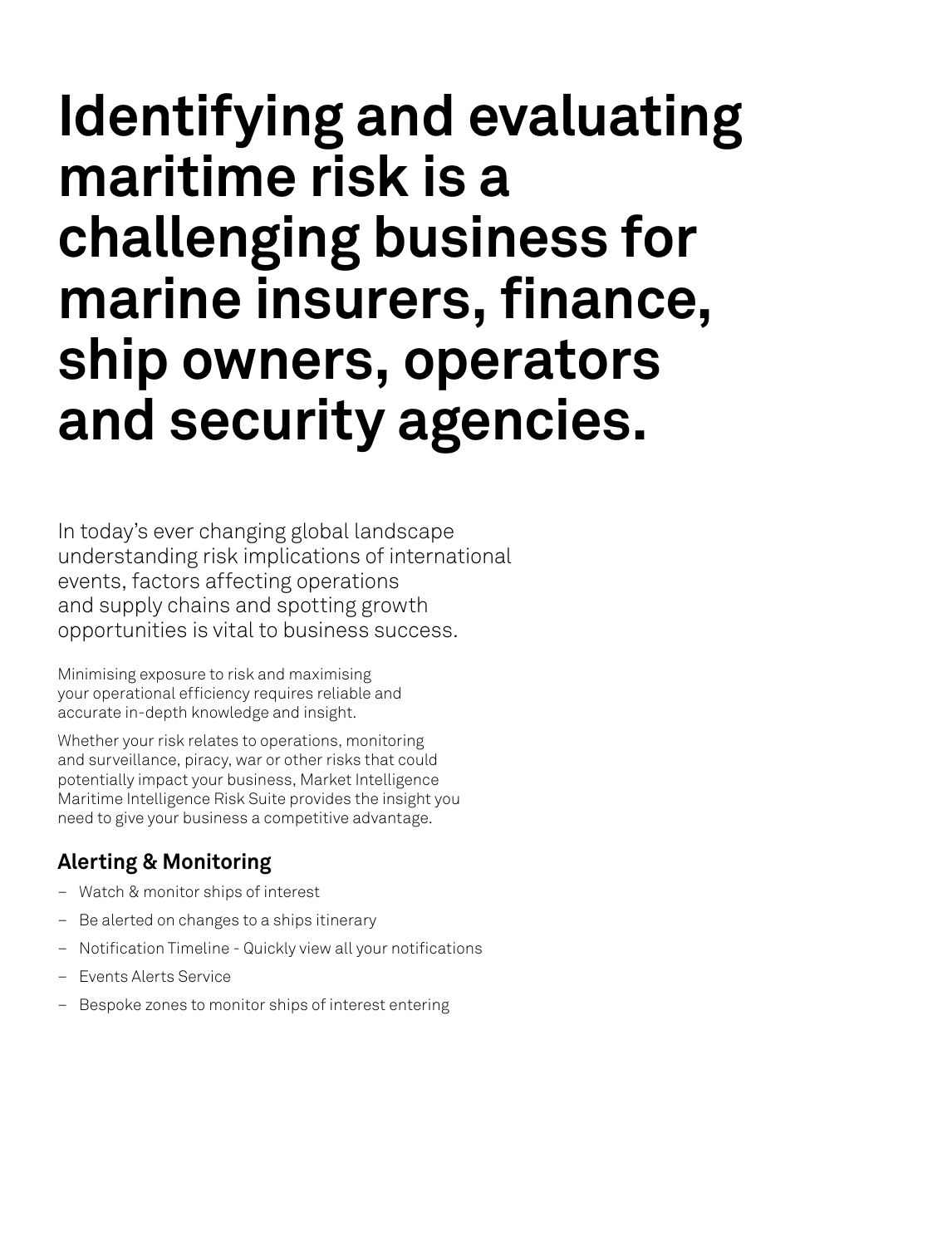# **The Maritime Intelligence Risk Suite**

Integrates intelligence from our divisions such as Economics & Country Risk, Maritime, Trade & Supply Chain and a newly developed Risk Events database.

The suite provides the tools and intelligence needed to identify, evaluate, monitor and forecast potential risks to your business.



### **SEARCH**

Search unrivalled intelligence on ships, owners, operators, managers, builders, ports, terminals and berths, maritime companies and casualty & risk events. View technical specifications, class, flag, commercial history, Port State Control events, port risk ratings and historical ports of call. Search results can be refined, filtered, exported, visualised in a quick analysis view and ships displayed in map view.



## **RISK TOOLS**

### **Risk Event Information & Mapping**

A newly developed risk events database which includes casualty, piracy and pollution events allows you to search for specific events, export data for in-house analysis, run reports, view event analysis charts and visualise on the interactive map. The maps risk layers display the last three years of risk events, JWC war zones, ECA zones and traffic density with the ability to filter by event type, event age and ship type.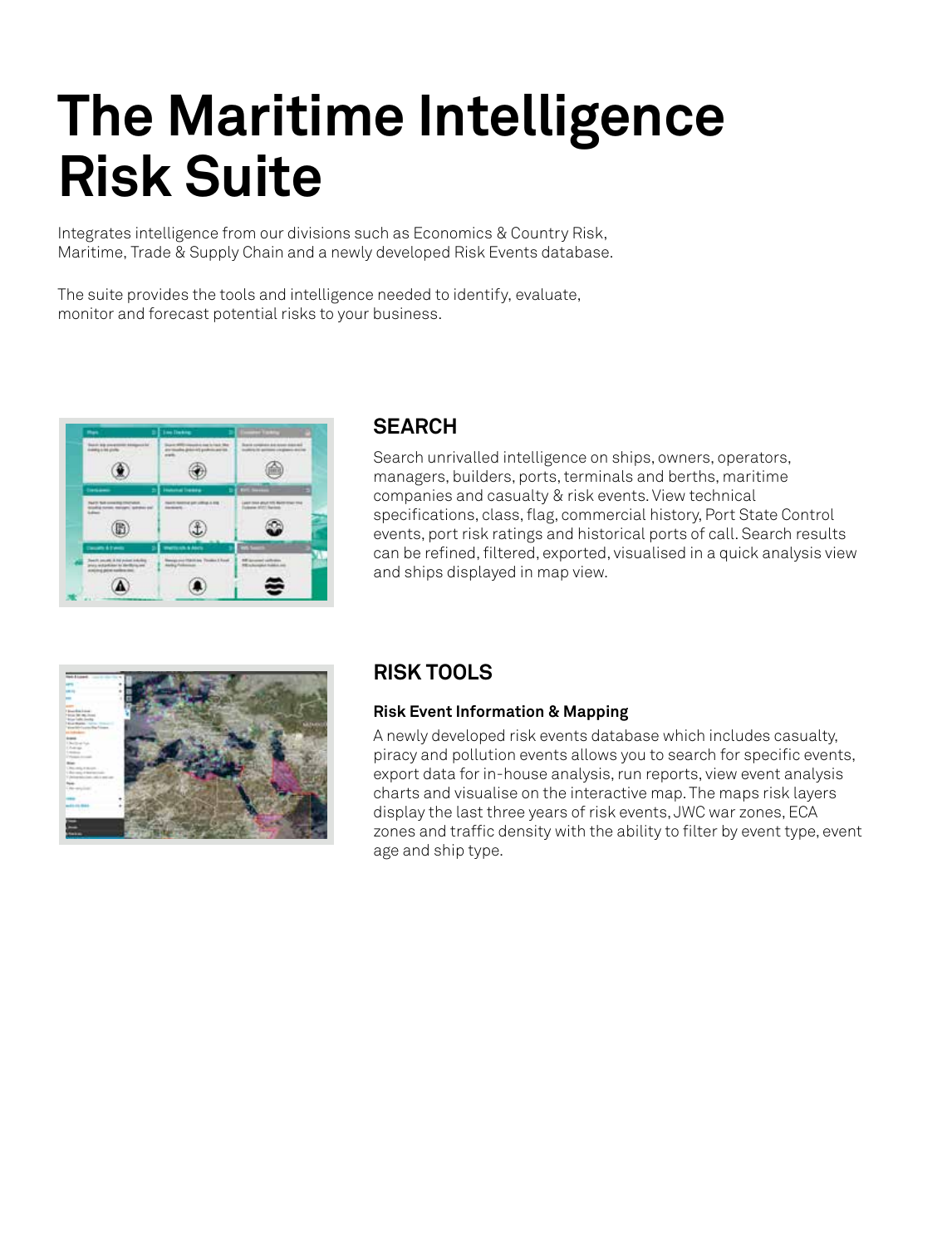## **Identify Maritime Threats**

Understand global and local threats posed by the shipping fleet, view and research maritime risk events. Search a newly developed risk events database that includes casualty, piracy and pollution events to identify high or low areas of risk and forecast potential risks. Use the maps risk layers to help visualise maritime risk events, JWC war zones, ECA zones and traffic density with the ability to filter by event type, event age and ship type for further granularity. Access to timely and accurate intelligence is key for planning operations, reducing risk and acting immediately.

## **Forecast & Analyze Risk**

Access to reliable and accurate maritime data provides you with the information and tools needed to conduct research and gather detailed information on the global fleet, technical ship specifications, trading patterns and risk event analysis. Forecast change in trends that may affect future premiums and business opportunities. Access to comprehensive maritime data sources helps effective risk assessment and strategic planning to minimise cost implications to your business. The Maritime Intelligence Risk Suite's analysis view provides interactive data visualisation of search results that can be exported for further analysis and assist in developing risk rating models.

## **Understand Operational Risks**

Optimise operational efficiency to reduce costs and reduce potential risks to operations and supply chains. Visualise, search and track real-time AIS ship positions of the global fleet when transiting through high risk zones. View a ports risk rating, evaluate port traffic and view weather forecasts to help plan your voyage on a state of the art interactive map. Watch an unlimited number of ships and receive alerts on itinerary changes. Use the Suite's maritime tools to determine competitor activity, undertake operational analysis and benchmark performance.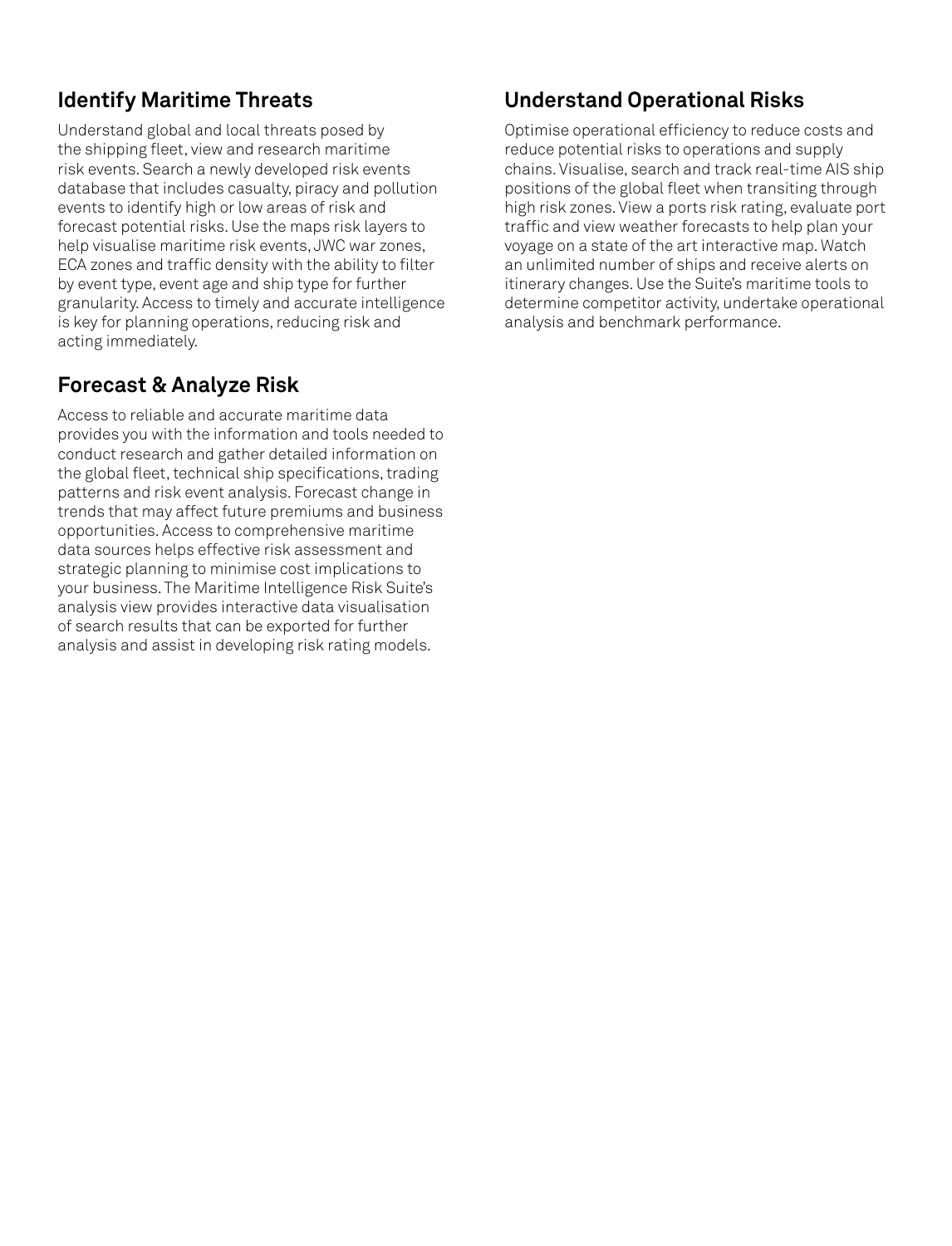# **Supporting your business decisions**

| Insurance & Finance                                | <b>National Security</b>                                | <b>Ship Owners/Operators</b>                                     |
|----------------------------------------------------|---------------------------------------------------------|------------------------------------------------------------------|
| Customer Vetting, Assessing &<br>Forecast Analysis | Identifying, Monitoring &<br>Forecasting Security Risks | Operational Efficiency &<br>$\qquad \qquad -$<br>Risk Management |
| Undertake ship and<br>company research             | - Verify ships in your waters                           | - Track a fleet in real-time                                     |
|                                                    | Identify ships in high risk areas                       | Analyze a fleet's movement history<br>$\qquad \qquad -$          |
| Monitor Port State Control Events                  | Mid-ocean, coastal &<br>port monitoring                 | Evaluate risk when voyage planning<br>$\qquad \qquad -$          |
| Identify ownership levels                          |                                                         | View weather forecast intelligence<br>$\overline{\phantom{m}}$   |
| Monitor ships in high risk zones                   | Monitor ships in custom zones<br>$\qquad \qquad -$      | Know if a ship enters<br>$\qquad \qquad -$<br>a high risk area   |
| Search casualty & risk events                      | Live & historical ship tracking<br>$-$ .                |                                                                  |
| View port risk ratings                             | Live alerts service with                                | Identify a vessel's chartering risks<br>$\qquad \qquad -$        |
| Identify global trading patterns                   | Latest updates                                          | Analyze and<br>$\overline{\phantom{a}}$<br>benchmark performance |
| Analyze live and<br>historical movements           | Piracy and security intelligence                        |                                                                  |
|                                                    | Risk event analysis                                     | Monitor competitor activity<br>$\qquad \qquad -$                 |
| Understand market share                            |                                                         |                                                                  |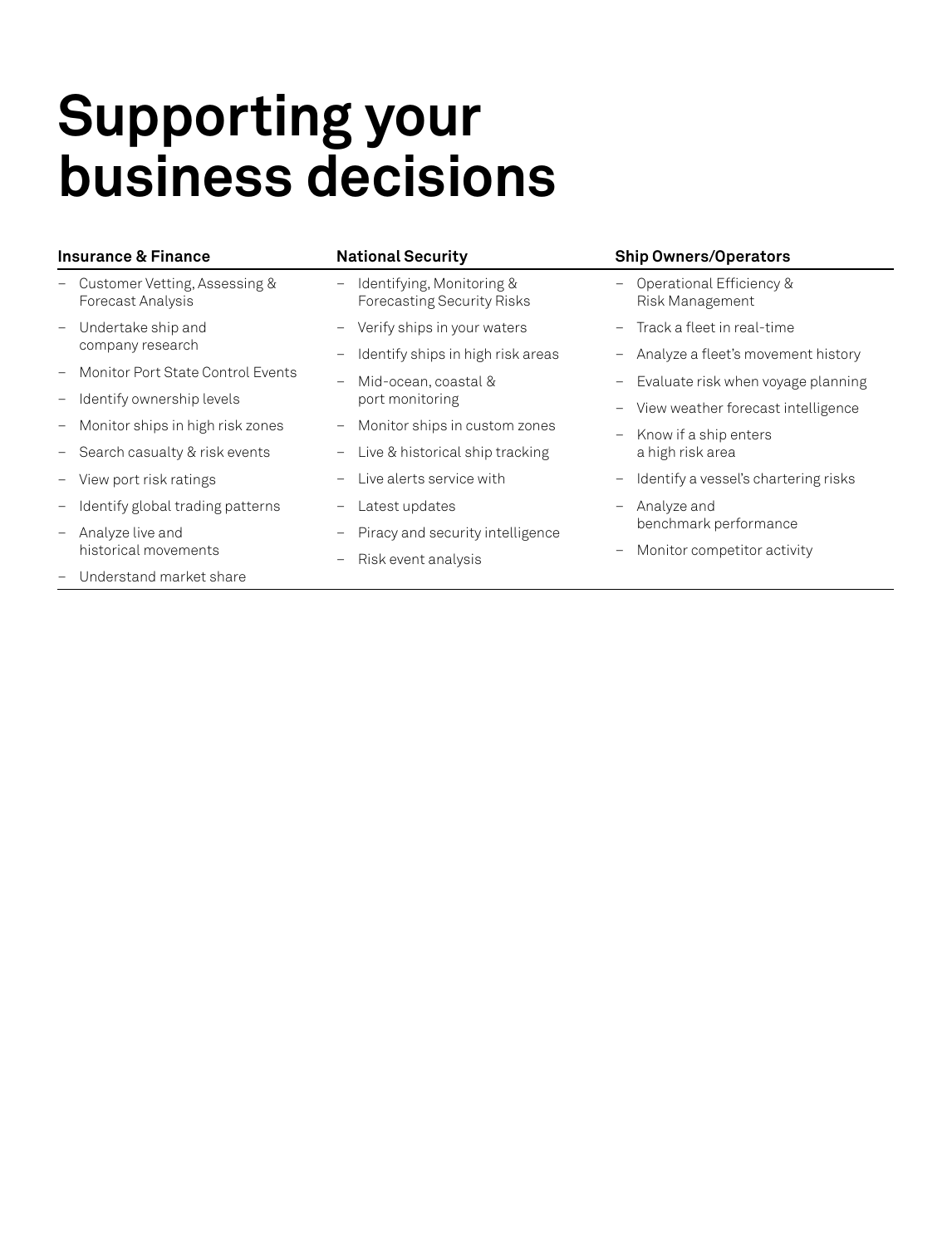# **Trade compliance solutions: containers**

Complement our world renowned and trusted vessel tracking service with complete visibility on container movements, transits and carriers



**Verify the bill of lading number and the container number in one dashboard**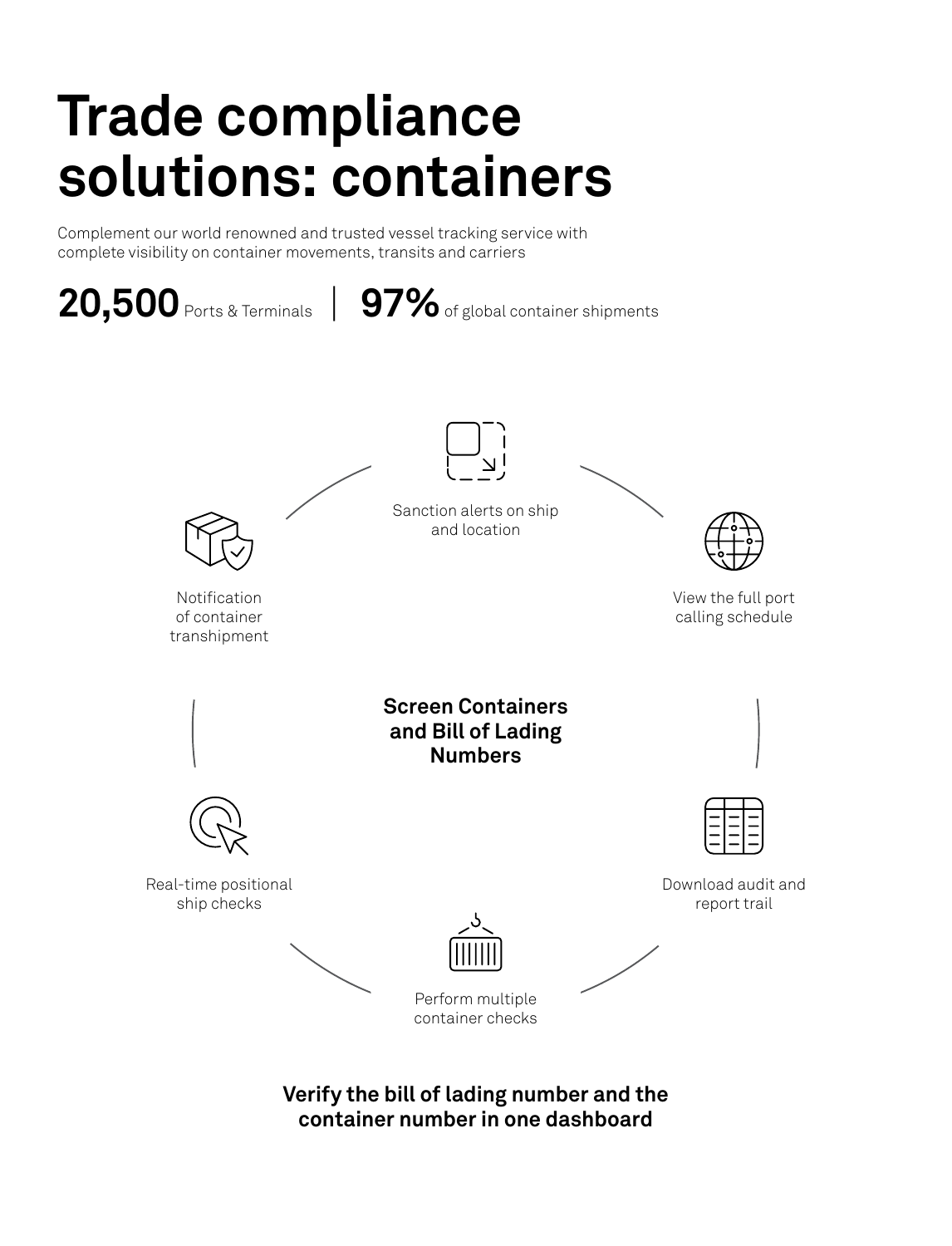# **Maritime, Trade & Supply Chain Insight**

#### **Why Maritime, Trade & Supply Chain?**

Market Intelligence is the leading source of critical maritime, trade and supply chain insight, enabling organizations, policy makers and security to navigate todays' complex trading environment. Successfully managing inter-connected global supply chains requires a detailed understanding of continually evolving patterns of international trade flows, and with over 90% of international trade being transported by ship, success requires an in-depth understanding of the shipping industry.

We are the sole originating source for assigning IMO Ship and Company numbers, guaranteeing an unmatched level of accuracy and depth of coverage for vessel characteristics and ownership data. We hold the world's largest ship and company databases and our Maritime solutions legacy spans over 250 years. Successful trading decisions rely upon the latest information on international trade flows, as well as real-time intelligence on the precise locations of cargos on their way to global markets. For shipping companies, success requires staying one step ahead of your competition.